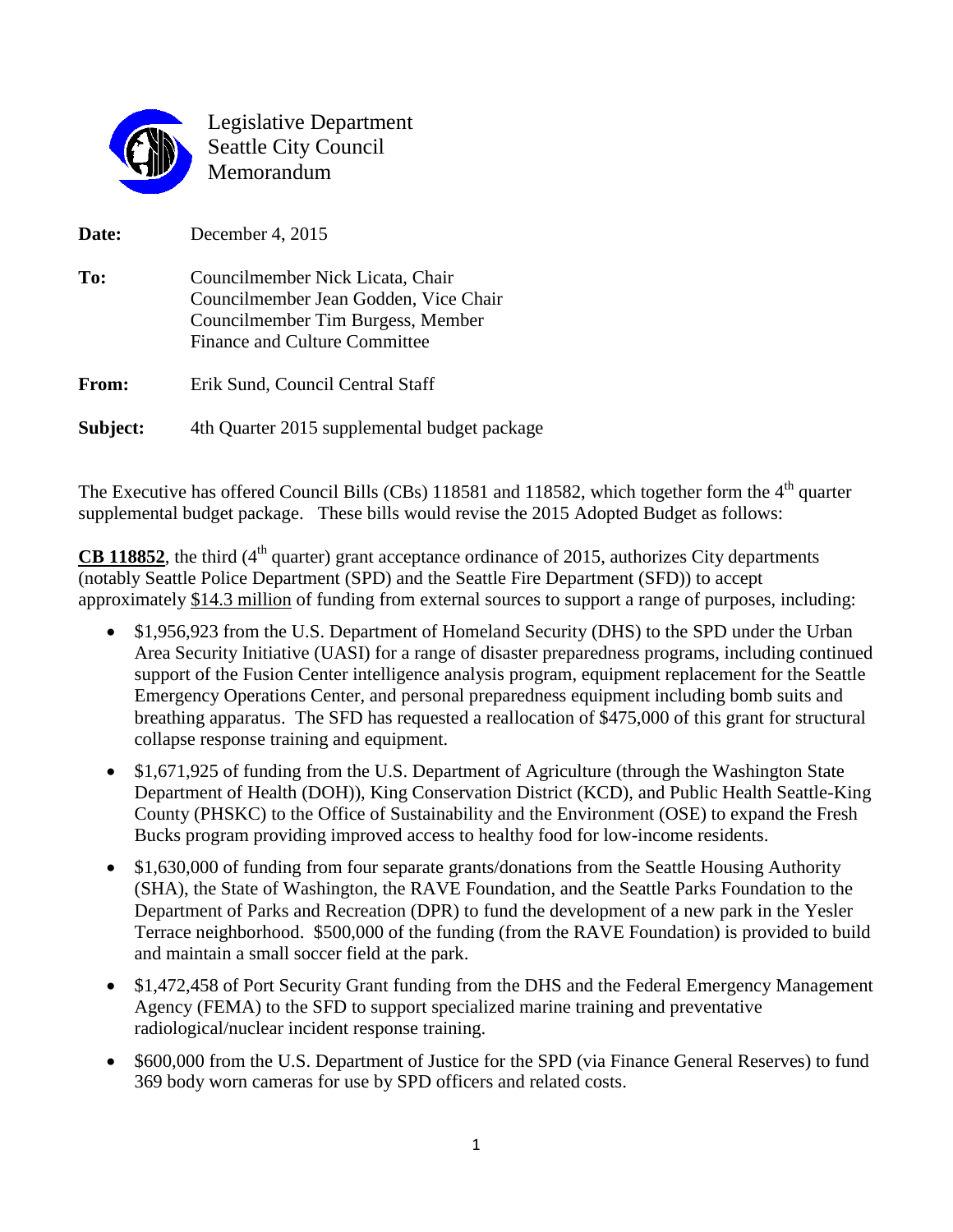• \$500,000 from the Washington Department of Natural Resources (DNR) and the Washington State Patrol (WSP) to the SFD as reimbursement for costs related to fighting wildfires between July and October of this year.

**CB 118581**, the 4<sup>th</sup> quarter 2015 supplemental appropriations ordinance, provides expenditure authority both to use the grants in the grant acceptance ordinance above (CB 118582) and for other budget revisions requested by various City departments. The appropriations increase in the 4<sup>th</sup> quarter supplemental is approximately \$48.0 million, including "double appropriations" to move money from one fund to another before expenditure. Approximately \$23.3 million of the new appropriations are backed by grants or other new revenue. Other proposed expenditures would be backed by operating fund balances and bond proceeds. Of these amounts, \$8.9 million consists of new General Subfund (GSF) appropriations backed by largely by fund balance held in a planning reserve and \$1.9 million is reappropriated from Finance General Reserves to the SPD.

In addition to expenditure authority to utilize the grants described above, other individual appropriations of note in CB 118581 include:

- \$7,238,488 for the SPD to cover excess overtime costs, including \$846,188 associated with the visits of the President of China in September and President Obama in October.
- \$6,745,000 for the Water Fund of Seattle Public Utilities (SPU) to cover a range of unexpectedly high expenses including:
	- o \$3,500,000 of additional City and State Utility Tax costs due to higher than expected retail water sales revenues.
	- $\circ$  \$1,750,000 of excess costs associated with a greater than expected value of bond refunds. This cost will be more than offset by long term interest savings on the refunds.
	- $\circ$  \$1,500,000 for the unanticipated utilization of Morse Lake pump plants in response to the recent drought.
- \$5,529,211 (Park and Recreation Fund) for DPR to compensate SPU's Water Fund for DPR's use of SPU properties for parks purposes. This adjustment is net of the amount owed by SPU to DPR for the use of Parks properties for Combined Sewer Overflow (CSO) management and is in compliance with a recently completed Memorandum of Understanding between the departments governing financial issues related to jointly used properties.
- \$5,428,000 for SPU's Water Fund for replacement of a water main threatened by settlement caused by the Alaskan Way Viaduct replacement tunnel project. SPU expects that the State will reimburse the City for these costs.
- \$2,512,200 for Seattle City Light (SCL) to cover costs related to the windstorm in August and the Goodell fire.
- \$2,119,048 for the SFD to cover a range of personnel costs, including excess overtime (\$1,030,475), workers' compensation, salary increase, and retirement leave cash out costs.
- \$1,500,000 for SPU to cover unexpected City and State Utility Tax costs due to higher than expected retail wastewater service revenues.

CB 118581 also authorizes a net increase in authorized employment levels of 10 full-time positions, specifically: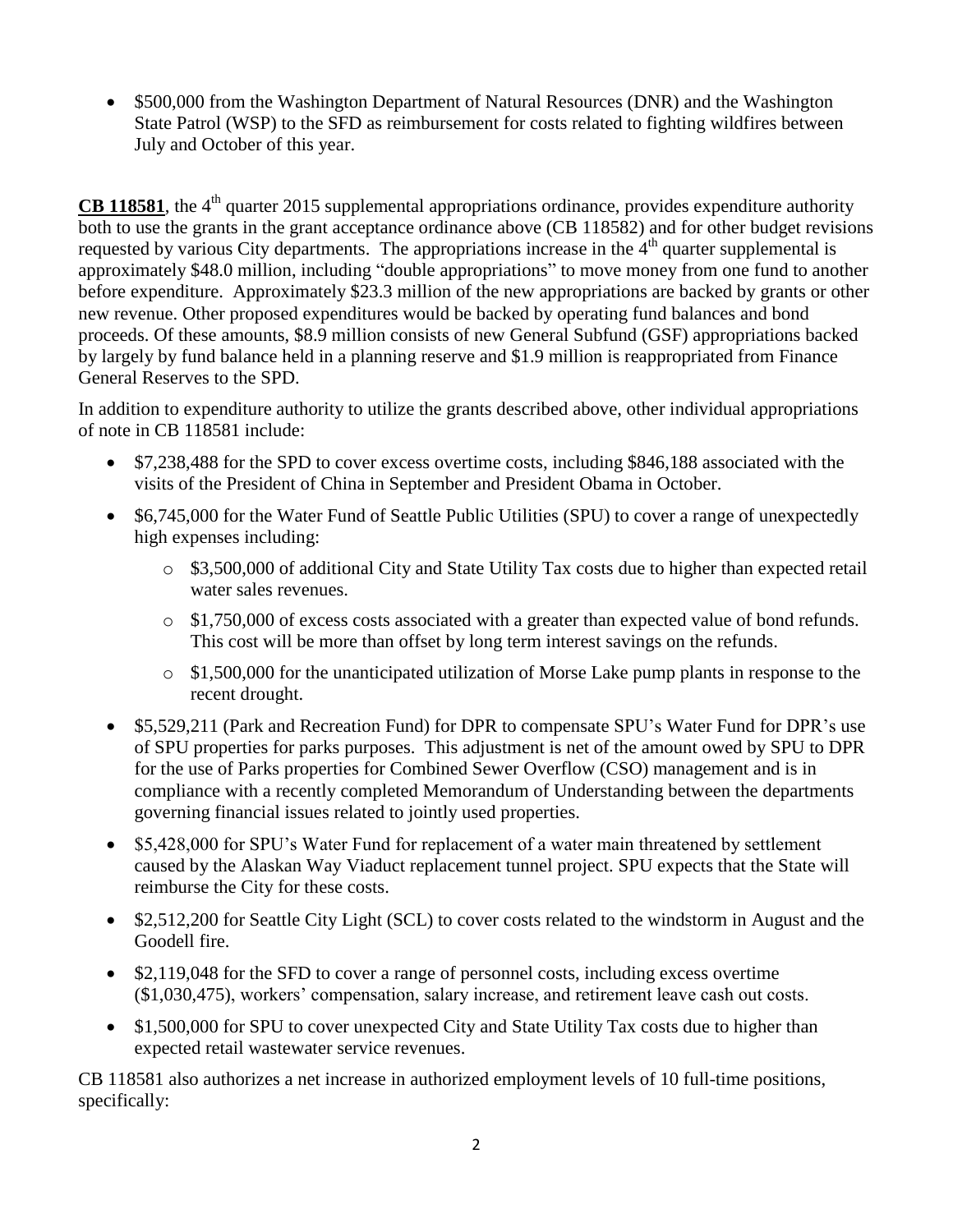- o Three positions in the Human Services Department (HSD):
	- A Senior Planner support services for the homeless, including programs related to the federal Homeless Emergency Assistance and Rapid Transition to Housing (HEARTH) Act.
	- A Grants and Contracts Supervisor to manage a 5-person grants and contracts unit.
	- An Assistant Finance Analyst to assist with budgeting and grant billings, to be funded primarily from grants received in the Aging and Disability Services BCL.
- o Two positions in the SPD, both funded by DOJ grants:
	- A Strategic Advisor 2 to manage Department's work as part of the Washington State Internet Crimes Against Children Task Force.
	- A Management Systems Analyst funded by a DOJ grant to support the Washington Advisory Committee on Trafficking.
- o Two positions in the Law Department:
	- An Assistant City Attorney position to support the Department's lead attorney on the Elliott Bay seawall replacement project and the Alaskan Way tunnel project.
	- A Senior Paralegal to support the Department's work on the seawall and tunnel projects.
- o A Fire Protection Engineer in the Fire Marshal's Office in the SFD to help meet increased demand for architectural plan reviews, to be funded through permit fee revenues.
- o A Strategic Advisor 2 in the Executive Department to develop a citywide strategy for addressing health and environmental disparities in Georgetown and South Park.
- o An Information Technology Professional A in the Department of Information Technology (DOIT; soon to become Seattle IT) to manage integration of the new Summit financial management system with other Seattle IT applications.
- o A Manager 1 in the Department of Education and Early Learning (DEEL) to manage the operations of the Early Learning Division.

#### **Policy Issues for Committee Consideration**

City Budget Office (CBO) staff will brief the Finance and Culture Committee on this legislation at during the December 4<sup>th</sup> committee meeting. Additionally, the following policy issues have been identified by Council Central Staff for possible Committee discussion.

#### *Issue: Western Avenue Water Main Replacement*

The proposed 4<sup>th</sup> quarter 2015 supplemental appropriations ordinance (CB 118581) contains a \$5,428,000 appropriation in SPU's Water Fund to pay for the replacement of a water main on Western Avenue that is threatened by settlement caused by the Alaskan Way deep bore tunnel project. This figure was based on an initial, emergency assessment of the cost of the project. SPU now expects the replacement to cost \$4.2 million more than was initially estimated and as a result has requested that the supplemental appropriation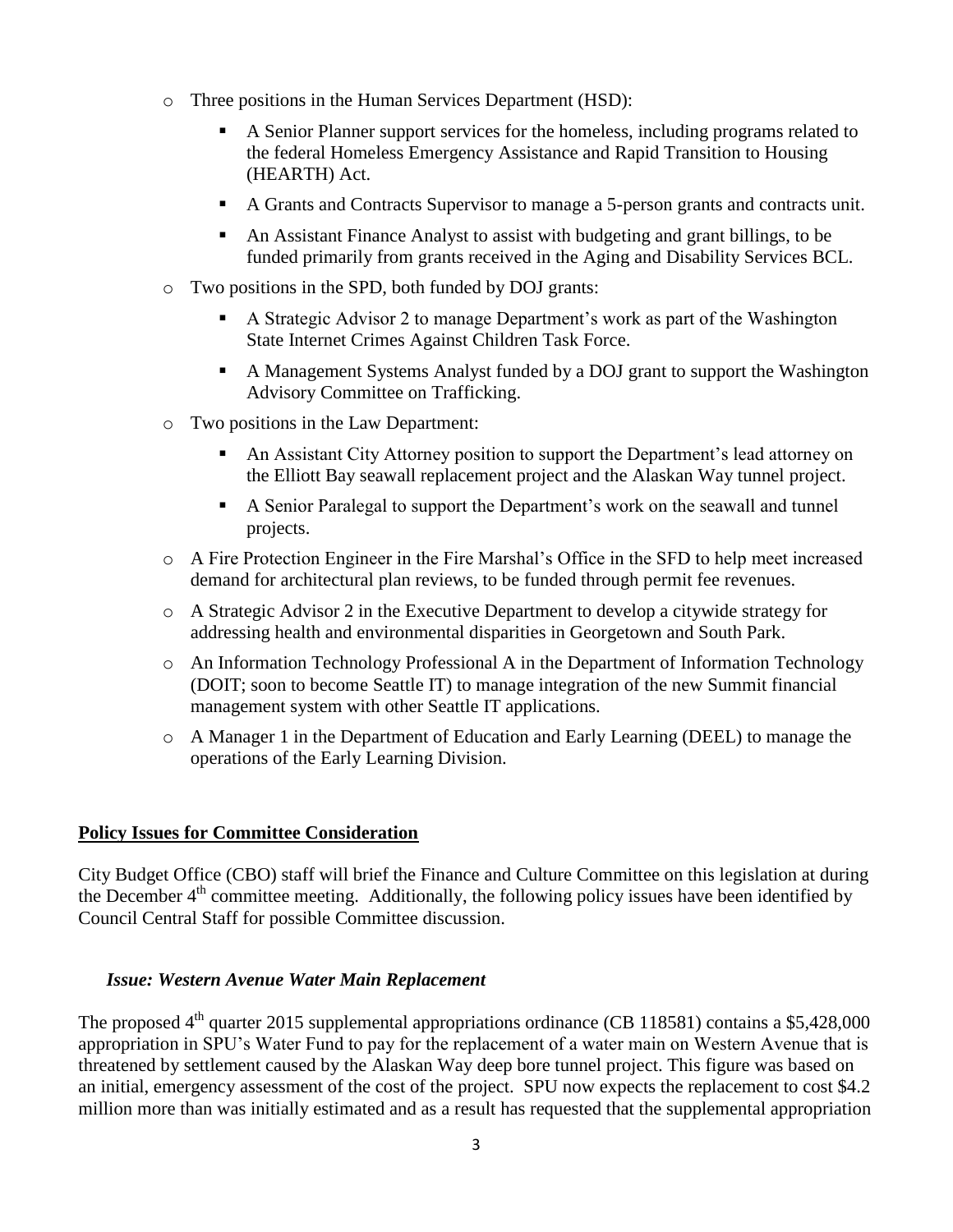be increased to \$9,628,000. SPU has already expended approximately \$1.6 million on the project and any supplemental appropriation will be for expenditures additional to that amount. SPU expects to recover the entire \$11.2 million cost of the project from WSDOT under terms of the City's cost sharing agreement with the State.

An amendment (**Committee Amendment 1 to CB 118581**) is available should the Committee wish to grant SPU's request for the expenditure authority needed to replace the Western Avenue water main as is proposed.

# *Issue: Seattle Public Utilities Water Fund Debt Service Costs*

The proposed  $4<sup>th</sup>$  quarter 2015 supplemental appropriations ordinance contains a \$1,750,000 appropriation in SPU's Water Fund to cover higher debt service costs resulting from a greater than expected volume of bond refunds in 2015. This funding is included in Item 1.33, which appropriates a total of \$6,745,000 in the Water Fund for debt service, utility tax payments, and costs related to the operation of the Morse Lake pump plants in response to this year's drought. In developing this funding request, SPU miscalculated of the value of interest already accrued on Water Fund bonds refunded in 2015; therefore, SPU has requested a that this appropriation be increased by an additional \$5,100,000 million to \$11,850,000, of which \$6,850,000 would be for debt service costs. The restructuring of the Water Fund debt that the bond refunding has enabled is still expected to more than offset the cost of the refinancing.

An amendment (**Committee Amendment 2 to CB 118581**) is available should the Committee wish to grant SPU's request for the additional expenditure authority necessary to cover its debt service costs in 2015.

### *Issue: Seattle Police Department Overtime Costs*

The proposed  $4<sup>th</sup>$  quarter supplemental ordinance contains \$7,238,488 of appropriations SPD to cover overtime costs in excess of the \$13,871,629 originally included in the 2015 Adopted Budget for police overtime. The additional amounts are distributed as follows:

- \$3,592,300 in the Compliance and Professional Standards Bureau Budget Control Level (BCL) for overtime costs related to training and investigations required by the DOJ Settlement Agreement.
- \$2,050,000 in the Special Operations BCL for overtime costs related to special events and protests.
- \$846,188 in the Special Operations BCL for overtime costs resulting from the visits of President Obama in October and the President of China in September.
- \$750,000 in the Field Support Administration BCL to pay for overtime related to the maintenance of minimum staffing in the Communications Center and to the hiring of additional sworn officers.

\$1,392,188 of the proposed appropriation increase in the Compliance and Professional Standards BCL is backed by use of funds previously appropriated in Finance General Reserves for DOJ Settlement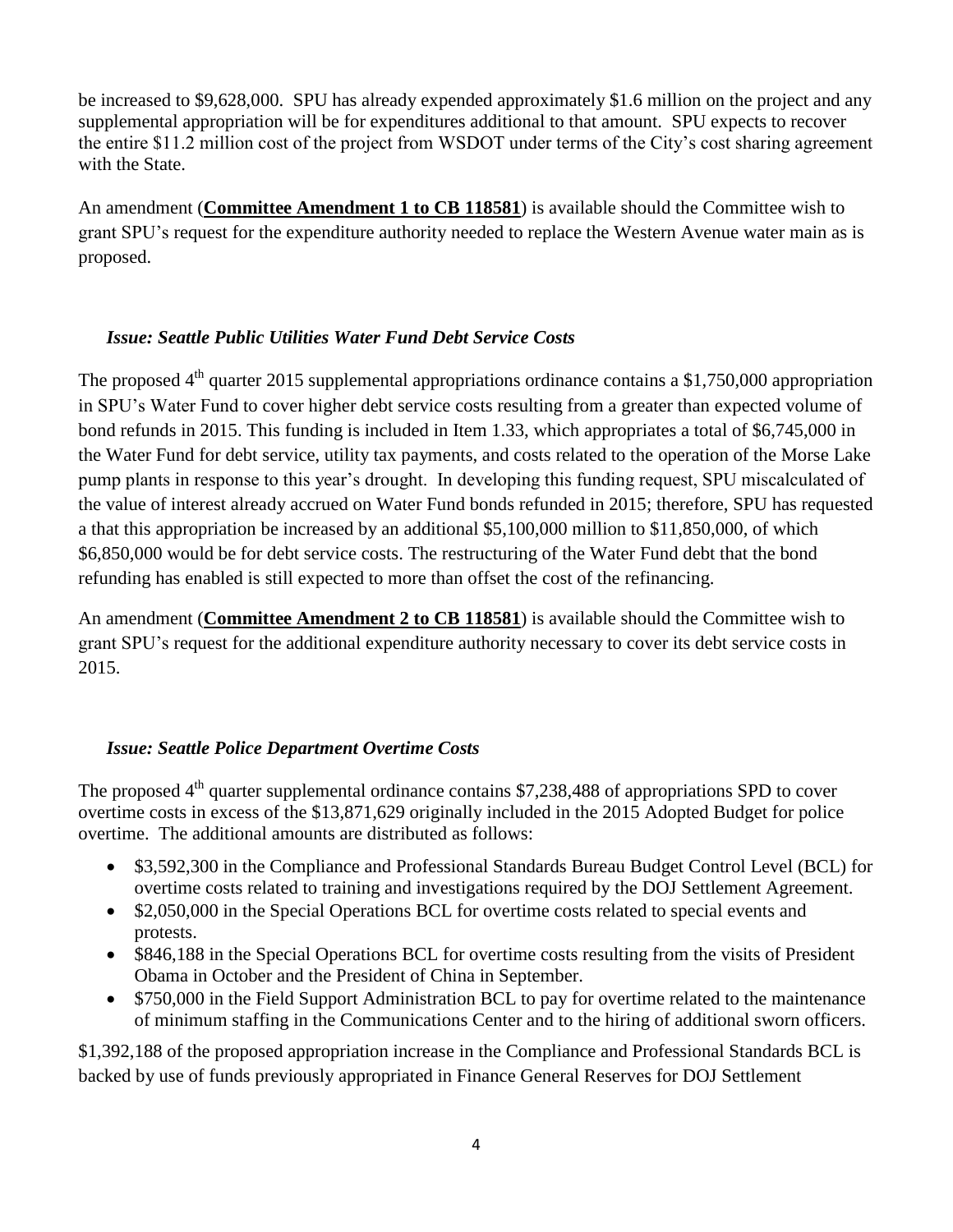Agreement compliance costs. The remaining supplemental appropriations for overtime would use fund balance held in a planning reserve in the GSF balance sheet

Overtime has been a significant budget issue for SPD for decades. The 2016 Adopted Budget contains approximately \$16 million in overtime dispersed throughout the department's Budget Control Levels (BCLs) and that figure does not include funds for overtime in the DOJ Settlement reserve in Finance General. SPD overtime costs were discussed in the Budget Committee during the Issue Identification phase of the Council's development of the 2016 Adopted Budget. A shortened version of the Issue Identification report follows.

In 2014, SPD spent over \$23.6 million on a variety of overtime activities – approximately \$8.6 million (158 percent) over its \$14.4 million overtime budget. The table below summarizes the amount of overtime that SPD budgeted and used per year for the past 20 years. It shows that since 1995 there has only been one year (1999) when the department did not exceed its overtime budget. In the past two years, the overtime budget has been exceeded by more than 50 percent. Appropriations to cover the overruns have been made in 4th quarter supplemental appropriations ordinances, which are transmitted to Council after adoption of the budget for the following year.

| Year | <b>Total Budgeted</b><br>Dollars* | <b>Expenditure</b> | (Over)/Under<br><b>Budget</b> | $\frac{6}{9}$<br><b>Over/Under</b> |
|------|-----------------------------------|--------------------|-------------------------------|------------------------------------|
| 1995 | \$5,214,823                       | \$5,764,175        | $(\$549,352)$                 | 110.5%                             |
| 1996 | \$5,462,768                       | \$6,385,075        | $(\$922,307)$                 | 116.9%                             |
| 1997 | \$5,473,771                       | \$7,555,588        | $(\$2,081,817)$               | 138.0%                             |
| 1998 | \$5,474,101                       | \$7,991,103        | $(\$2,517,002)$               | 146.0%                             |
| 1999 | \$7,052,200                       | \$6,542,077        | \$510,123                     | 92.8%                              |
| 2000 | \$7,702,950                       | \$9,271,509        | (\$1,568,559)                 | 120.4%                             |
| 2001 | \$7,612,056                       | \$8,775,246        | (\$1,163,190)                 | 115.3%                             |
| 2002 | \$7,807,023                       | \$8,688,962        | $(\$881,939)$                 | 111.3%                             |
| 2003 | \$7,864,998                       | \$9,875,611        | $(\$2,010,613)$               | 125.6%                             |
| 2004 | \$8,492,700                       | \$10,755,660       | $(\$2,262,960)$               | 126.6%                             |
| 2005 | \$8,910,948                       | \$11,331,390       | $(\$2,420,442)$               | 127.2%                             |
| 2006 | \$9,393,671                       | \$12,456,160       | $(\$3,062,489)$               | 132.6%                             |
|      |                                   |                    |                               |                                    |

## **Overtime Per Year excluding DOJ-related Overtime**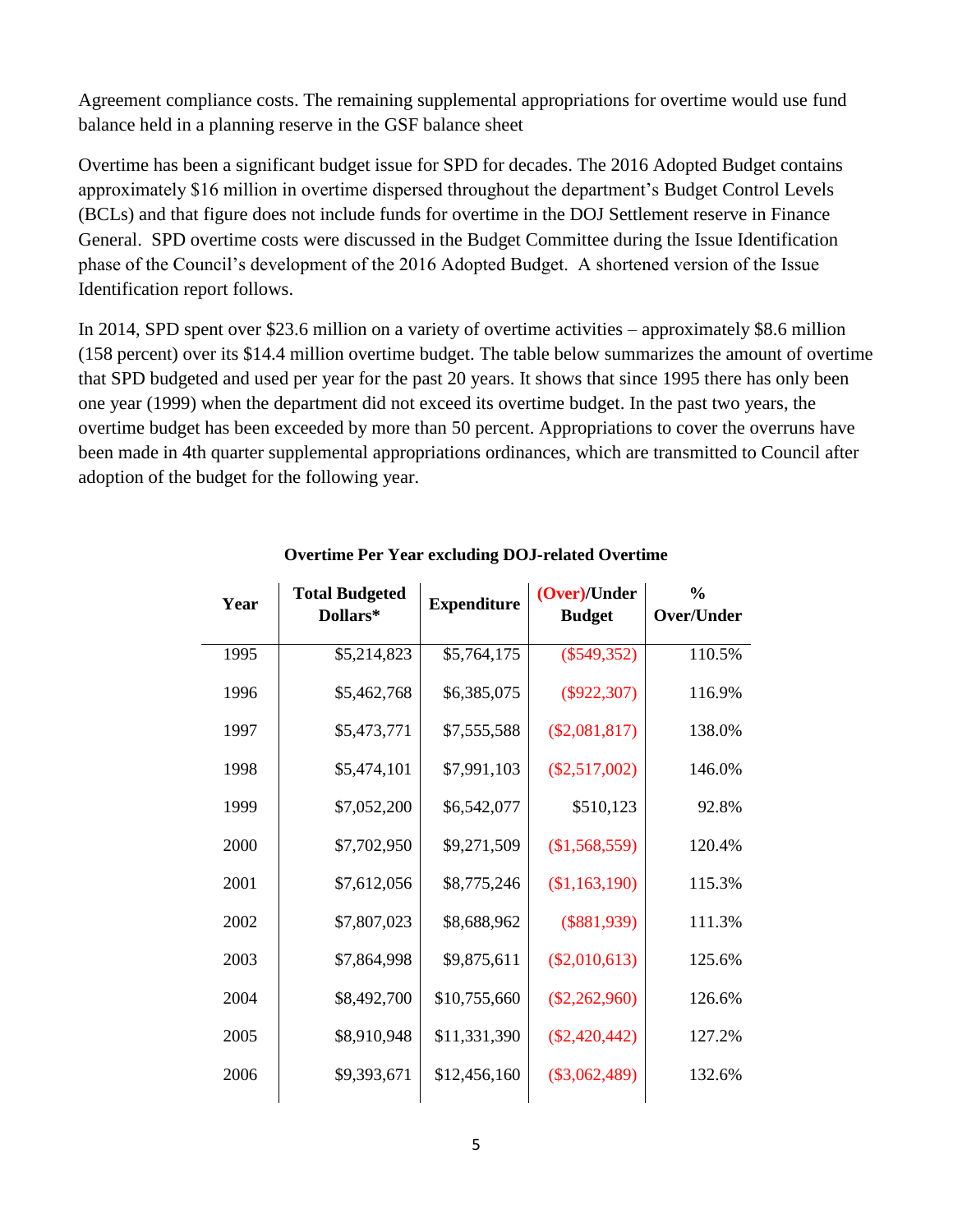| 2007   | \$9,886,346  | \$14,576,845 | $(\$4,690,499)$ | 147.4% |
|--------|--------------|--------------|-----------------|--------|
| 2008   | \$12,902,601 | \$15,797,836 | $(\$2,895,235)$ | 122.4% |
| 2009   | \$12,804,869 | \$14,867,684 | $(\$2,062,815)$ | 116.1% |
| 2010   | \$13,176,675 | \$13,277,444 | (\$100,769)     | 100.8% |
| 2011   | \$12,729,773 | \$14,468,063 | $(\$1,738,290)$ | 113.7% |
| 2012   | \$12,754,177 | \$18,537,785 | $(\$5,783,608)$ | 145.3% |
| 2013   | \$14,369,409 | \$21,939,649 | $(\$7,570,240)$ | 152.7% |
| 2014   | \$14,407,064 | \$23,625,263 | $(\$8,620,637)$ | 157.5% |
| 2015   | \$13,871,629 |              |                 |        |
| 2016** | \$15,966,651 |              |                 |        |

\*For 1995 through 2014, total budgeted dollars includes the original budget amount plus supplemental additions, except for fourth quarter supplemental ordinances that balanced expenditures after the fact. For 2015, the total budgeted dollars include changes made in the Q1 and Q2 Supplemental Ordinances.

\*\* Total budgeted dollars for 2016 overtime reflects the 2016 Proposed Budget.

In late 2014, the Police Chief requested that the City Auditor conduct an audit of SPD overtime use and policies. The Auditor's report is scheduled to be completed in December 2015. SPD has also started to bring greater accountability for the use of overtime. For example, Chief Operating Officer Wagers has launched monthly fiscal accountability meetings and training for mid-level managers in finances and fiscal responsibility.

Given the amount of actual spending on overtime since 2012, the Executive realized that the overtime appropriate in the 2016 Endorsed Budget was too low. In the 2016 Proposed Budget, SPD is proposed to transfer approximately \$2 million in department savings to the overtime budget in 2016. These savings include cuts to the budget for equipment and contracts, and fuel savings from the Department's "Idle Right" program. The Council's 2016 Adopted Budget incorporated this proposal.

Police staffing for special events has accounted for about half of all overtime use in recent years, and is a major reason for exceeding the overtime budget. Special events include directing traffic at professional sporting events, concerts, street fairs, parades, fun runs, providing protection for visiting dignitaries, and supporting street closures for demonstrations. The General Fund is reimbursed for the cost of some events such as professional or collegiate sporting events, but until recently the City's regulations did not provide for cost recovery for most special events.

To address this issue, the Council adopted Council Bill 118463 (now Ordinance 124860) in September of this year. This revised the City's existing special event permit fees to better reflect the time and resources expended by the city staff to support special events. This legislation will raise fees in stages over the next three years. This should provide more General Fund revenue that could potentially be used to cover SPD